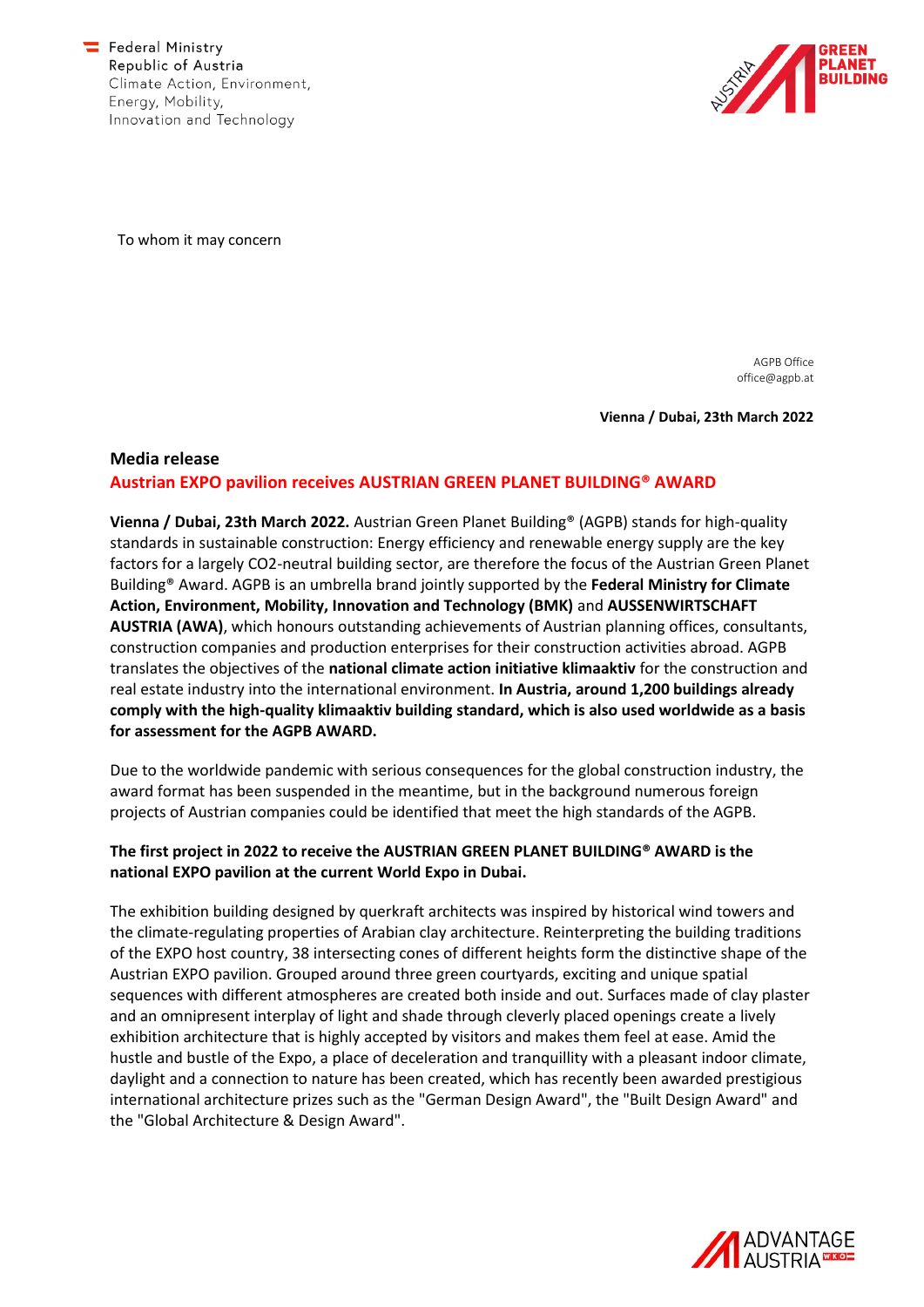

The **AUSTRIAN GREEN PLANET BUILDING® AWARD**, which has now been presented by the Ministry of Climate Action, recognises the outstanding achievements in the field of sustainability, energy efficiency and climate protection. From the very beginning, the EXPO Pavilion was designed with economical use of resources in mind; unlike many other exhibition buildings, it can continue to exist after the World Expo. This is made possible by the construction of only eight different types of prefabricated elements. After the 182 days of EXPO 2020, the cones can be dismantled into their individual parts and reassembled at a new location in the Arab world.

The interplay of local building tradition and intelligent climate engineering from Austria makes it possible to largely dispense with conventional air-conditioning technology in the hot desert climate. Compared to buildings of a similar type and use, the energy demand could be reduced by more than 70 percent. The pavilion, which was planned by querkraft together with a comprehensive Austrian consulting team, thus makes an intercultural contribution to the energy debate and to questions of climate-sensitive construction.

**Appendix:** Author's sheet, photo material

**Project description with all participants, photos, presentation video and graphics:**  <https://www.agpb.at/en/expo20.htm>

#### **Enquiries to:**

AGPB Office, located at pulswerk Gmbh, 1070 Vienna, Seidengasse 13-3

**Media contact:** Carla Hopfner, hopfner@pulswerk.at +43 699 1 523 61 20, Robert Lechner, lechner@pulswerk.at

**The web portal with further information and already awarded projects can be found at:** 

**Austrian Green Planet Building** - [www.agpb.at](http://www.agpb.at/) - [www.greenplanetbuilding.net](http://www.greenplanetbuilding.net/)

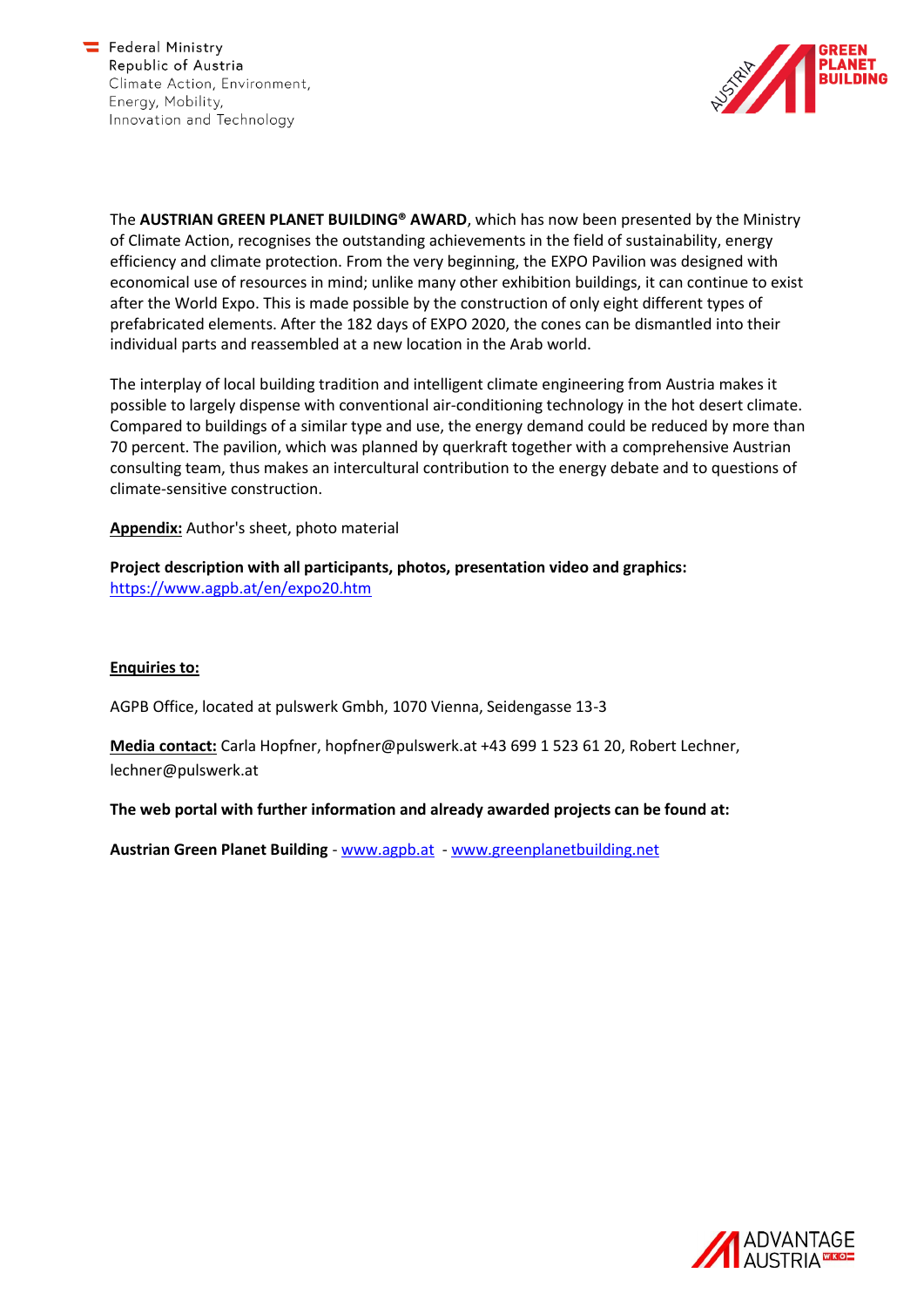$\equiv$  Federal Ministry Republic of Austria Climate Action, Environment, Energy, Mobility, Innovation and Technology



### **VERFASSERBLATT**

| Location:                   | Dubai, VAE                                                   |
|-----------------------------|--------------------------------------------------------------|
| Size (GFA):                 | $1.600 \; \mathrm{m}^2$                                      |
| <b>Completion:</b>          | 09/2021                                                      |
| Client:                     | Wirtschaftskammer Österreich / Bundesministerium für         |
|                             | Digitalisierung und Wirtschaftsstandort                      |
| Architecture/General        | querkraft architekten                                        |
| Planner:                    |                                                              |
| <b>Project control:</b>     | Werner Consult                                               |
| <b>Statics:</b>             | Werkraum Wien / WME Engineering Consultants                  |
| <b>Climate Engineering:</b> | Ingenieurbüro P. Jung                                        |
| <b>Building services:</b>   | Obkircher Plus / WME Engineering Consultants                 |
| Landscape planning:         | Kieran Fraser Landscape Design / Green4Cities                |
| Fire protection:            | Design confidence                                            |
| Lighting design:            | Pokorny Lichtarchitektur                                     |
| <b>Acoustics:</b>           | David Haigner                                                |
| IT/security planning:       | Architects of records: WME Engineering Consultants           |
| <b>Exhibition design:</b>   | Büro Wien / Ars Electronica Solutions                        |
| <b>Graphic design:</b>      | <b>Bleed Vienna</b>                                          |
| Costing:                    | Vienna consulting Engineers                                  |
| <b>Model making:</b>        | Modellwerkstatt Gerhard Stocker / Design & Function          |
| <b>Visualisation:</b>       | Patricia Bagienski                                           |
| <b>Photos:</b>              | querkraft / Kieran Fraser Landscape Design / Ars Electronica |
|                             | Solutions / Andreas Keller Fotografie                        |

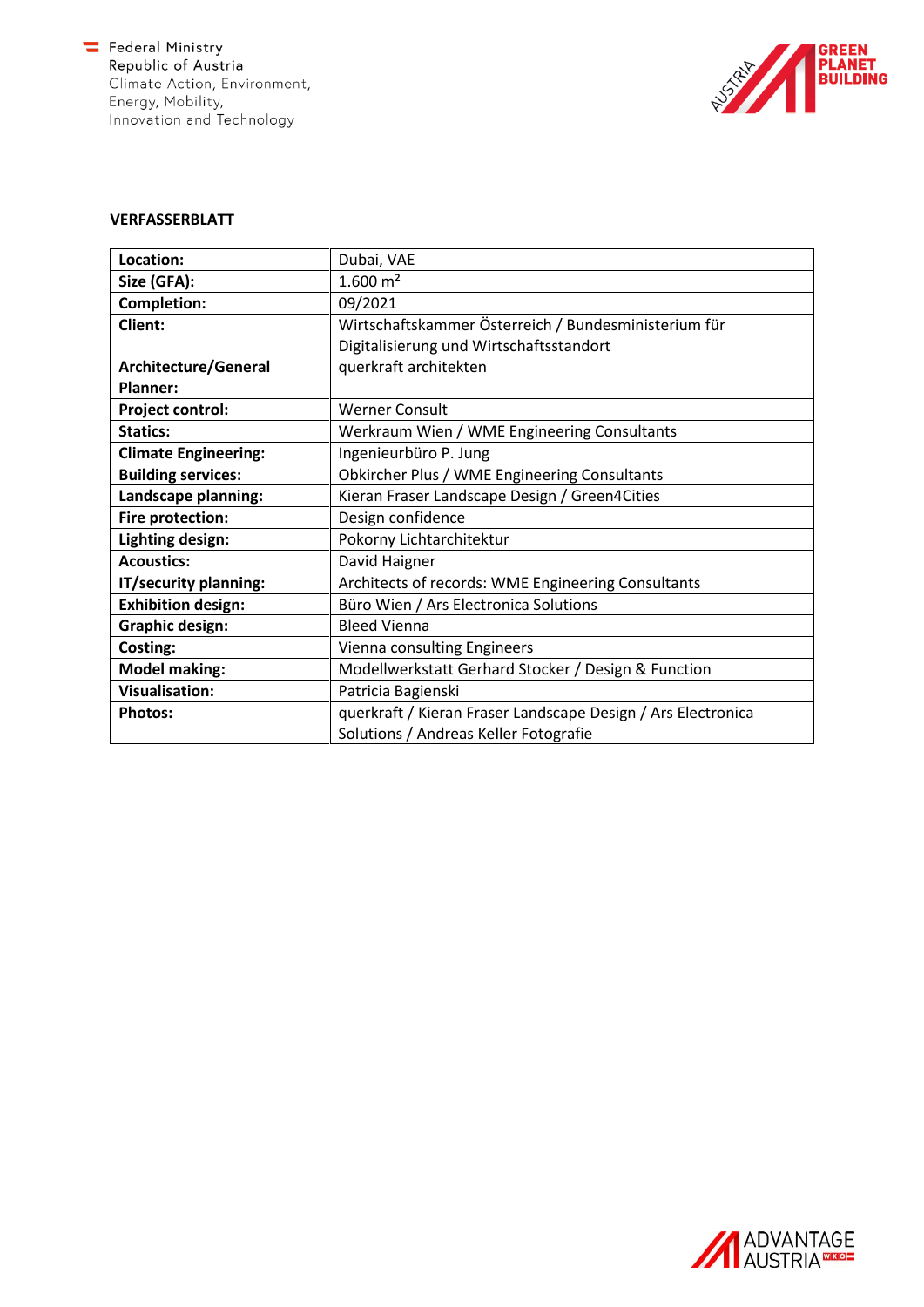Federal Ministry<br>Republic of Austria Climate Action, Environment, Energy, Mobility,<br>Innovation and Technology





**Copyright: Kieran Fraser Landscape Design for querkraft Architekten**



**Copyright: EXPO2020 Dany Eid for querkraft Architekten**